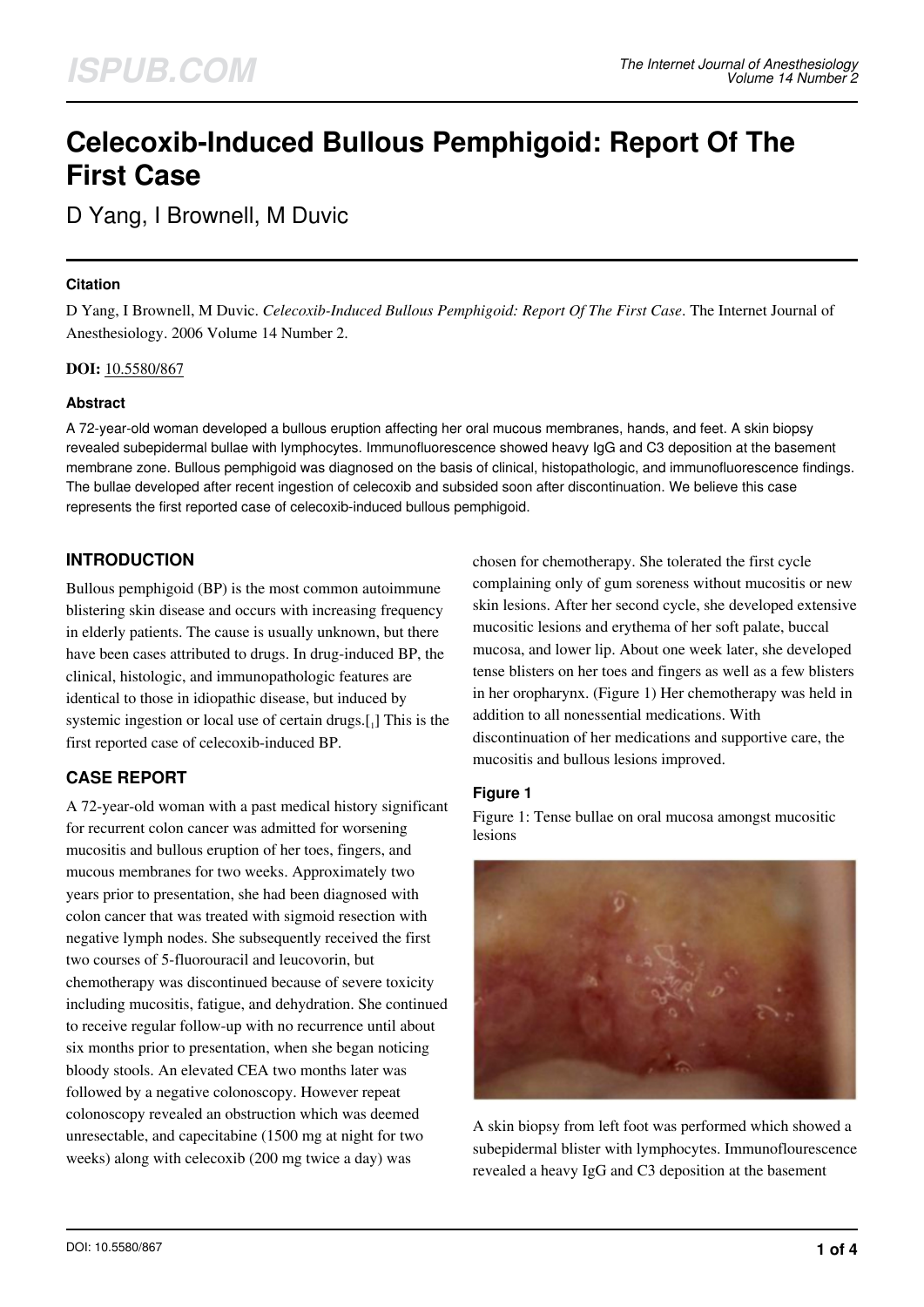membrane zone consistent with bullous pemphigoid.

## **DISCUSSION**

Drug-induced BP presents similarly to idiopathic BP except that it is temporally related to a drug, systemic or local, and it normally clears after discontinuation of the inciting agent. There have been at least 30 systemic drugs described in association with drug-induced  $BP.[^1]$  (Table 1) Thiol compounds and sulfonamide derivatives have been commonly implicated whereas most other drugs have only occasionally been reported. $_{2}$ ] In most cases, patients have not been rechallenged and thus allowing for the possibility of coincidence. Three patients were rechallenged with phenacetin, furosemide, and tiobutarit (D-penicillamine analogue) respectively with subsequent recurrence of  $BP.[^2]$ 

## **Figure 2**

Table 1: List of systemic drugs reported to induce bullous pemphigoid [1, 2]

| Actinomycin D          | Methyldopa              |
|------------------------|-------------------------|
| Amoxicillin            | Nadolol                 |
| Ampicillin             | Omeprazole              |
| Anti-influenza vaccine | Penicillamine           |
| Arsenic                | Penicillin              |
| Azapropazone           | Phenacetin              |
| Captopril              | Placental extracts      |
| Chloroquine            | Potassium iodide        |
| Clonidine              | Practolol               |
| Dactinomycin           | Psoralens with UVA      |
| Enalapril              | Risperidone             |
| Flupenthixol           | Salicylazosulfapyridine |
| Furosemide             | Sulfonamide             |
| Gold thyo sulfate      | Tetanus toxoid          |
| Ibuprofen              | Thiopronin              |
| Interleukin-2          | Tiobutarit              |
| Mefenamic acid         | Tolbutamide             |

Although it is difficult to disprove coincidence as the cause of BP, some clinical factors point to a drug origin. Often patients are younger than in idiopathic disease. Second, unlike in idiopathic BP mucous membranes are often involved. In addition, once the implicated drug is stopped, spontaneous resolution often occurs. $[$ <sup>1</sup>] Our patient first presented with blisters in the mucous membranes which subsequently spread to involve her feet and fingers and had resolution of skin lesions without any immunosuppressive therapy.

The temporal relationship between the initiation of celcoxib and capecitabine and the development of BP and subsequently the prompt resolution of bullae after drug discontinuation suggest that the BP was associated with either drug. The patient's course was complicated by mucositis. The patient had previously had severe mucositis when treated with 5-FU. Since capecitabine is metabolized to 5-FU preferentially at tumor site, it offers the potential of

less gastrointestinal toxicity.[<sup>3</sup> ] Although rare, mucositis has been reported as a side effect of capecitabine therapy.[4] In addition, given our patient's severe mucositic toxicity with both 5-FU and capecitabine, dihydropyrimidine dehydrogenase (DPD) deficiency, a pharmacogenetic syndrome resulting in severe toxicity to 5-FU and derivatives due to DPD deficiency, was considered. $[\,_5]$  We believe that the bullous eruption was a separate adverse event related either to the celecoxib, capecitabine, or both. Bullous pemphigoid secondary to either celecoxib or capecitabine has never been reported in the literature.

Although this is the first report of celecoxib or capecitabineinduced BP, there have been many reports of sulfonamideinduced BP, especially furosemide.[6] Of interest, celcoxib has a sulfonamide component in its structure. Sulfonamide hypersensitivity reactions are theorized to occur as a result of covalent linkages between macromolecules and reactive sulfonamide intermediaries creating a haptenated structure. These structures are viewed as foreign leading to an immune response. $\left[\begin{smallmatrix}7\end{smallmatrix}\right]$  This is also the theorized pathogenesis of druginduced BP: the inducing drug may act as a hapten altering the antigenicity of the lamina lucida and eliciting the formation of autoantibodies.<sup>[1</sup>] Interestingly, our patient had previously had an allergic reaction to sulfa drugs although it did not manifest as a rash.

In addition, celecoxib has been reported to cause other cutaneous adverse effects. There have been several cases of toxic epidermal necrolysis (TEN) related to celecoxib reported in the literature. $[s_{,9}]$  TEN and BP are both on the heterogenous spectrum of subepidermal blistering diseases.

Therefore, although the BP could have been due to either the celecoxib or capecitabine, the celecoxib seems the likely culprit. Even though our case was complicated by concurrent mucositis, it represents the first report of celecoxib-induced BP. It is important to differentiate between concurrent processes to prevent recurrence of drug-induced bullous BP.

# **CORRESPONDENCE TO**

Madeleine Duvic, M.D. Deputy Chairman, Department of Dermatology Professor, Dermatology and Internal Medicine The University of Texas M.D. Anderson Cancer Center Department of Dermatology, Unit 434 1515 Holcombe Boulevard Houston, TX 77030-4095 Phone: (713) 745-1113 Fax: (713) 745-3597 E-mail: mduvic@mdanderson.org

#### **References**

1. Vassileva S: Drug-Induced Pemphigoid: Bullous and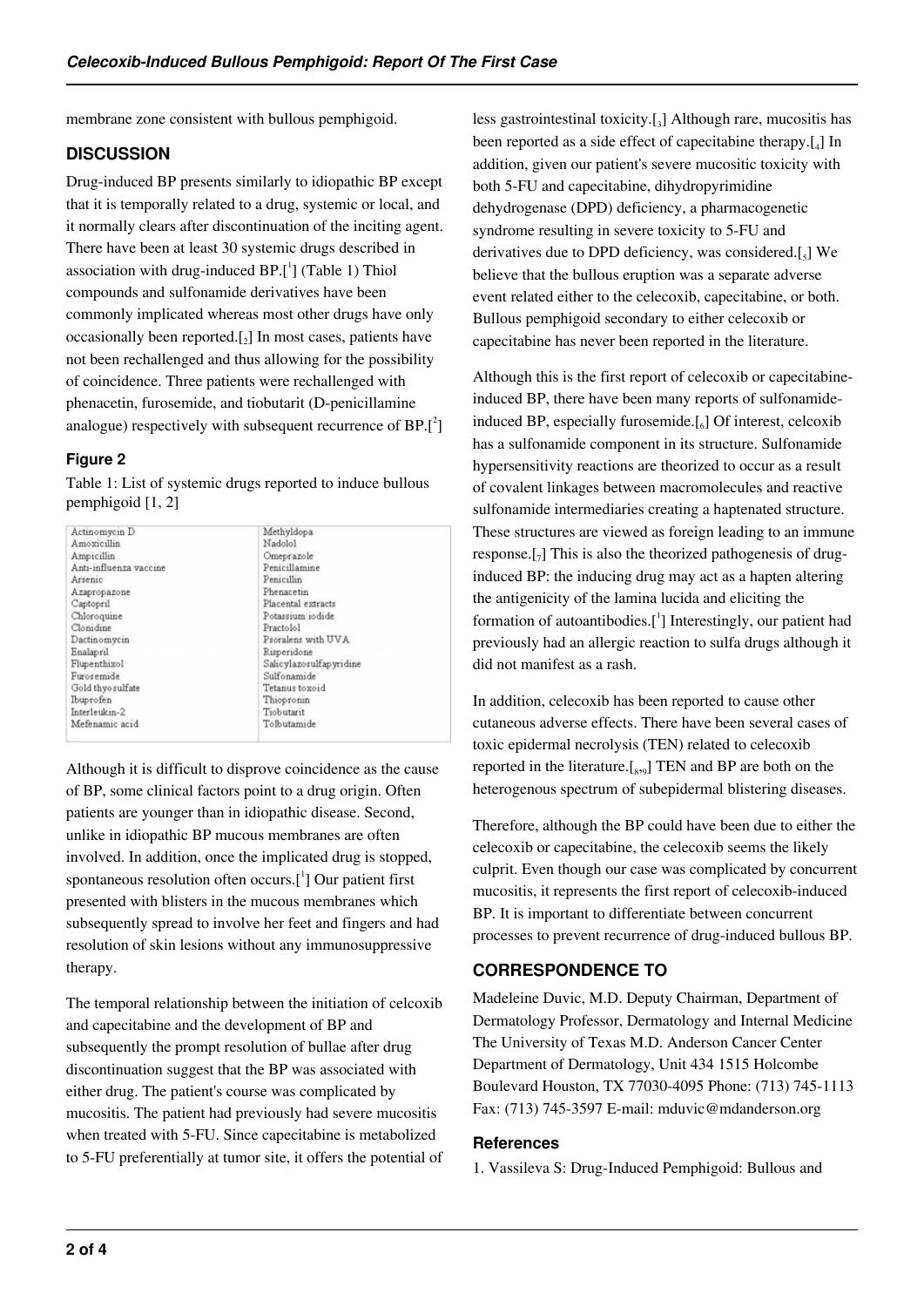Cicatricial. Clin Dermatol 1998;16:379-387.

2. Czechowicz RT, Reid CM, Warren LJ, Weightman W, Whitehead FJ: Bullous pemphigoid induced by cephalexin. Austral J Dermatol 2001;42:132-135.

3. Budman DR: Capecitabine. Investigational New Drugs 200;18:355-363.

4. Bell KA, Perna AG, Hsu S: Mucositis as a treatment-

limiting side effect in the use of capecitabine for the treatment of metastatic breast cancer. J Am Acad Dermatol 2001; 45:790-791.

5. Johnson MR, Diasio RB: Importance of

dihydropyrimidine dehydrogenase (DPD) deficiency in patients exhibiting toxicity following tretment with 5fluorouracil. Advan. Enzyme Regul 2001; 41:151-157 6. Baz K, Ikizoglu G, Kaya TI, Koca A: Furosemide-induced bullous pemphigoid. JEADV 2002; 16:81-82.

7. Patterson R, Bello AE, Lefkowith J: Immunologic

tolerability profile of celecoxib. Clinical Therapeutics 1999; 21:2065-2079.

8. Berger P, Dwyer D, Corallo CE. Toxic epidermal necrolysis after celecoxib therapy. Pharmacotherapy 2002; 22:1193-1195.

9. Friedman B, Orlet HK, Still JM, Law E. Toxic epidermal necrolysis due to administration of celecoxib (Celebrex). South Med J 2002; 10:1213-1214.